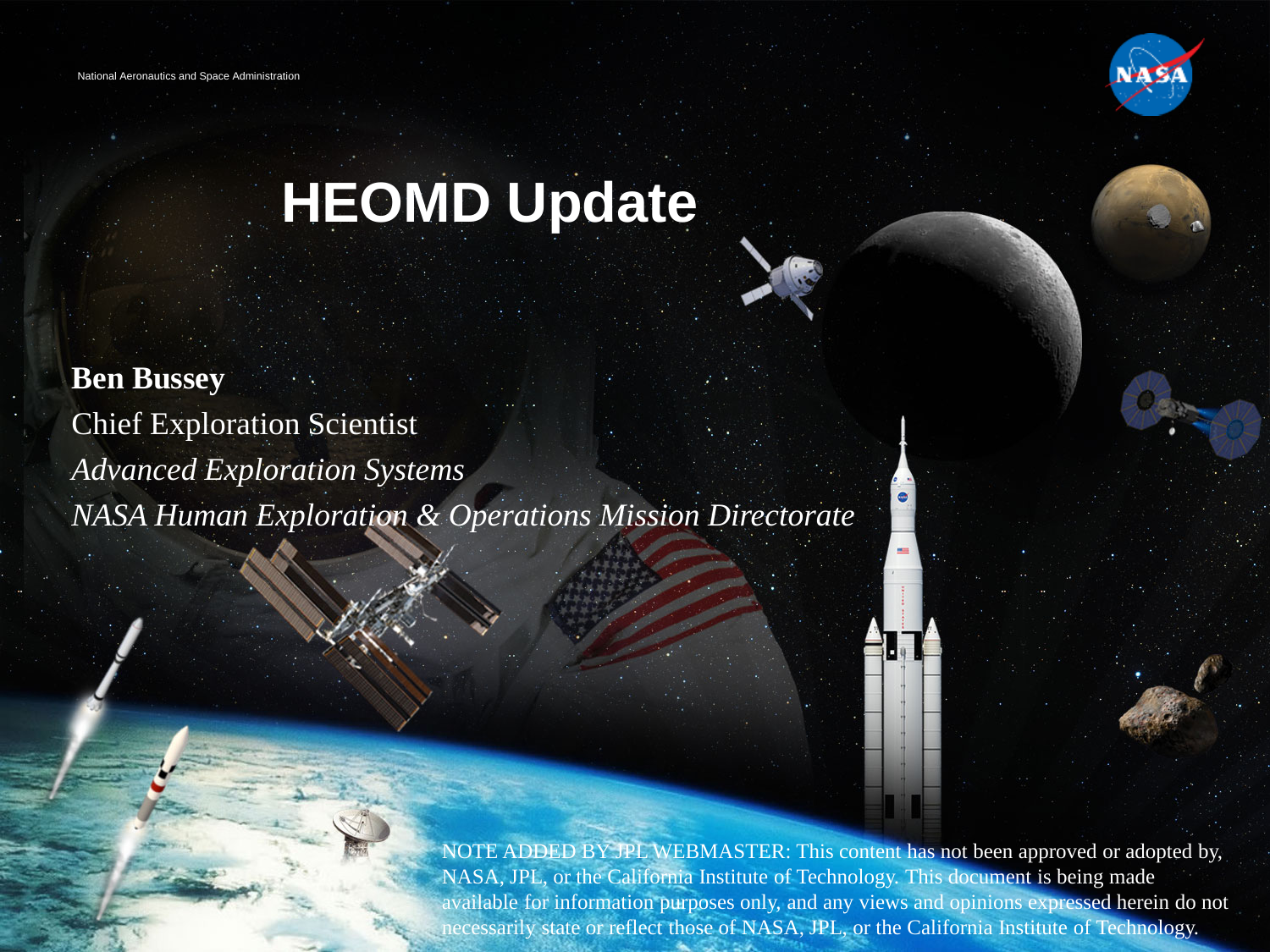## **Content**

- Mars 2020
- Phobos/Deimos SKGs
- HLS2
- ISECG Science White Paper

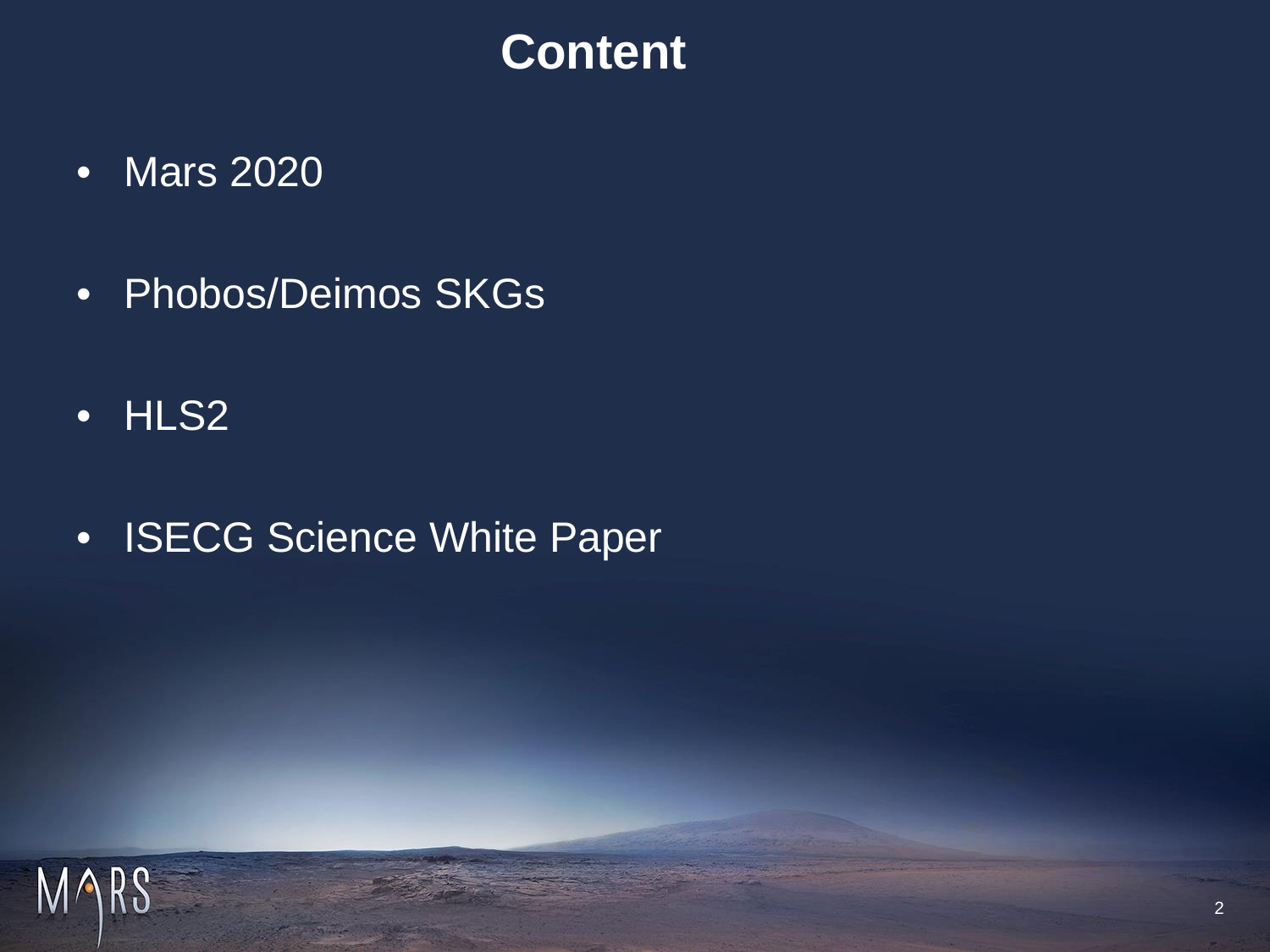## **MOXIE**

#### **Goals:**

- Intermittently operate an oxygen production plant on Mars, demonstrating resilience with respect to dust and other environmental challenges
- Return knowledge of performance parameters that are critical to the design of a full-scale system
- Evaluate (and optimize) extensibility to a<br>human mission in the context of a longterm goal to eliminate the need to carry LOx to Mars for return trip

Top level requirements:

- General agreement that MOXIE shall produce  $O<sub>2</sub>$  with at least 98% purity
- Be capable of meeting production requirements for at least 10 operational cycles on Mars





#### The Mars Oxygen ISRU Experiment

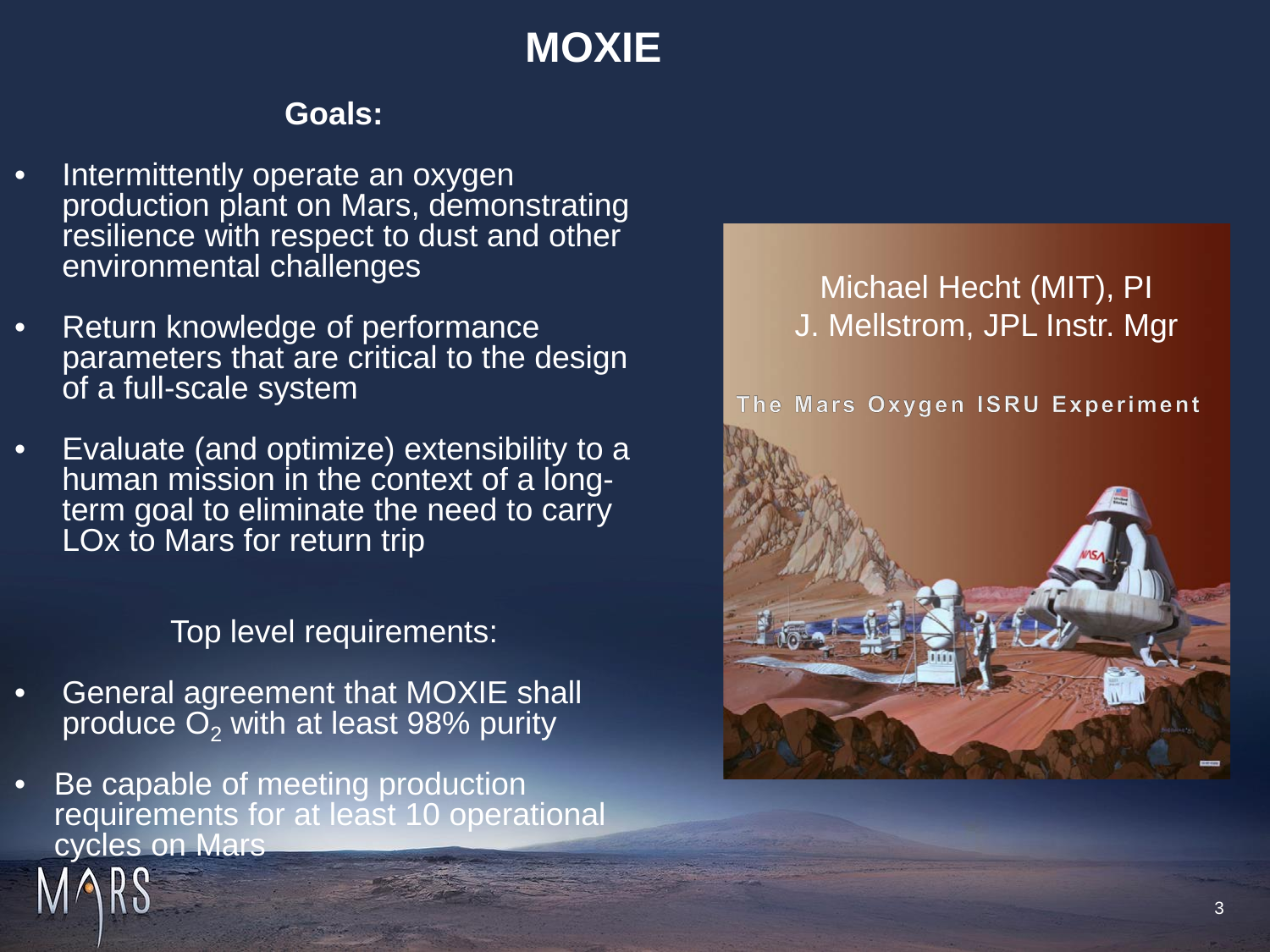### **MEDA**

#### **MEDA, is a meteorological station that also monitors the Martian dust aerosol cycle.**

•MEDA measures pressure, humidity, wind speed, direction, thermal and UV-visible-NIR-Thermal IR solar radiation cycles.

•MEDA monitors changes of Sun light optical depth and scattering properties caused by the atmosphere. They are used to infer aerosol dust abundance, size distribution, and morphology.



#### **Key Personnel:**

**PI – Jose Rodriguez-Manfredi (CAB, Spain) DPI – Manuel de la Torre (JPL/Caltech) IPM – Roser Urqui (CAB, Spain)**

#### **International team:**

**Europe: CRISA, Finnish Meteorological Institute (FMI), UPC, EHU, UAH, CSIC, AVS. US: GSFC, APL, TAM, UM, Aeolis.**

#### **Instrument Description:**

Upgraded sensor package & electronics unit serve as followon to REMS

- ICU & PS on RAMP
- 170-mm fixed & 396-mm switch blade WS on RSM
- 5 ATSs (3 on RSM, 2 on rover body)
- Thermal IR Sensor on RSM
- Humidity Sensor on RSM
- Radiation and dust sensor, including SkyCam, to image atmospheric dust opacities & scattering, on rover deck
- 5.2 kg mass

#### **Recent Activities**

Some sensor trade decisions were made at PDR & March 2016:

Using RDS digital signal; TIRS packaging enables new TIR filters; Updated ASIC design:

Instrument Preliminary Design Review:

Key aspects for second half of FY16 prepare for instrument CDR:

Prepare calibration plans and experiment operation plans. Early validation of concepts and subsystems

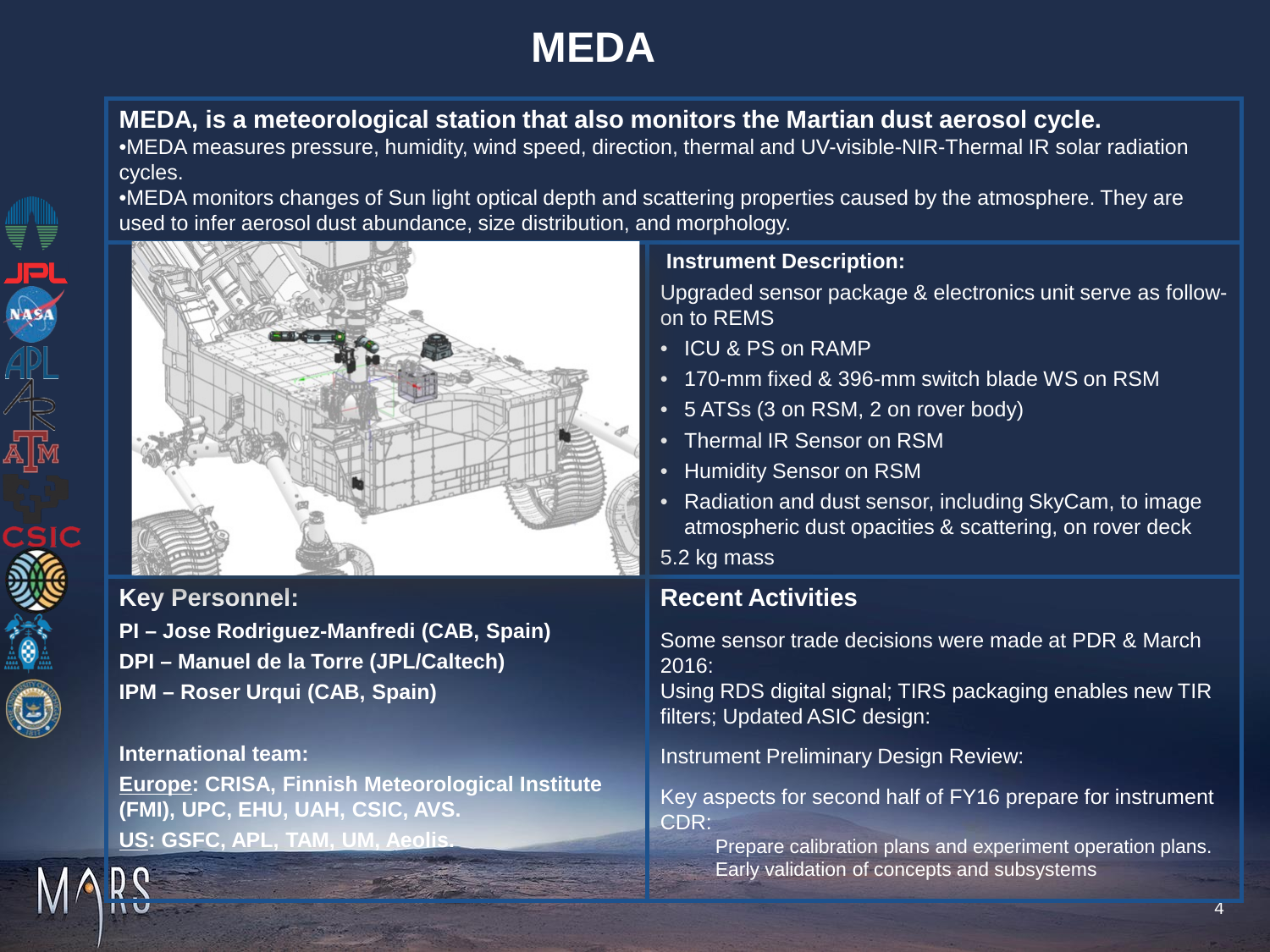### **Mars Entry Descent and Landing Instrumentation 2 (MEDLI2) Overview**

#### **Key Benefits**

- MEDLI2 will reduce uncertainty in aeroshell TPS response with the potential to reduce TPS mass by up to 130 kg
- MEDLI2 will reduce uncertainty in supersonic aerodynamics with a potential reduction of the landing uncertainty by 30%
- MEDLI2 fills critical EDL knowledge gaps which represent a technology advancement in EDL
- MEDLI2 advances instrumentation development essential for EDL analysis

| Integration with other projects/programs and<br>partnerships<br>•MEDLI2 co-funded<br>•STMD/GCD provides ~40% of the LCC<br>•HEOMD/AES provides ~40% of the LCC<br>•SMD provides ~20% of the LCC – covers JPL and LM<br>efforts | <b>Technology Infusion Plan:</b><br>MEDLI2 baselined for use on Mars 2020 (signed MOU)<br>•Hardware technology being developed - TRL 6 by MEDLI2<br>PDR; Data knowledge – leveraging existing tools and methods –<br>flight data will extend knowledge<br>.Infusing/potential customer - SMD & HEOMD<br>•Anticipated use – will support EDL reconstruction; increase<br>understanding of aeroperformance in supersonic regime;<br>increase understanding of backshell aerothermal environment;<br>enhance understanding of turbulent transition |
|--------------------------------------------------------------------------------------------------------------------------------------------------------------------------------------------------------------------------------|-------------------------------------------------------------------------------------------------------------------------------------------------------------------------------------------------------------------------------------------------------------------------------------------------------------------------------------------------------------------------------------------------------------------------------------------------------------------------------------------------------------------------------------------------|
| Key Personnel, Participating Centers & Dates:                                                                                                                                                                                  | Progra                                                                                                                                                                                                                                                                                                                                                                                                                                                                                                                                          |
| <b>Project Manager: Henry Wright (LaRC)</b>                                                                                                                                                                                    | <b>NASAN</b>                                                                                                                                                                                                                                                                                                                                                                                                                                                                                                                                    |
| Principal Investigator: Deepak Bose (ARC)                                                                                                                                                                                      | <b>ISO-900</b><br>$S-9100$                                                                                                                                                                                                                                                                                                                                                                                                                                                                                                                      |
| <b>Lead Center: LaRC</b>                                                                                                                                                                                                       | <b>Implem</b>                                                                                                                                                                                                                                                                                                                                                                                                                                                                                                                                   |
| <b>Supporting Centers: ARC &amp; JPL</b>                                                                                                                                                                                       | <b>Executi</b>                                                                                                                                                                                                                                                                                                                                                                                                                                                                                                                                  |
| Project Start: 1 Oct 2014                                                                                                                                                                                                      | Lifecycl                                                                                                                                                                                                                                                                                                                                                                                                                                                                                                                                        |
| System Delivery Date: 15 Apr 2019                                                                                                                                                                                              | LCC: \$2                                                                                                                                                                                                                                                                                                                                                                                                                                                                                                                                        |
| <b>Mars 2020 Launch: July 2020</b>                                                                                                                                                                                             |                                                                                                                                                                                                                                                                                                                                                                                                                                                                                                                                                 |
| Landing: Feb 2021                                                                                                                                                                                                              |                                                                                                                                                                                                                                                                                                                                                                                                                                                                                                                                                 |
| Project End Date: 30 Sep 2021                                                                                                                                                                                                  |                                                                                                                                                                                                                                                                                                                                                                                                                                                                                                                                                 |
| <b>UIL</b>                                                                                                                                                                                                                     |                                                                                                                                                                                                                                                                                                                                                                                                                                                                                                                                                 |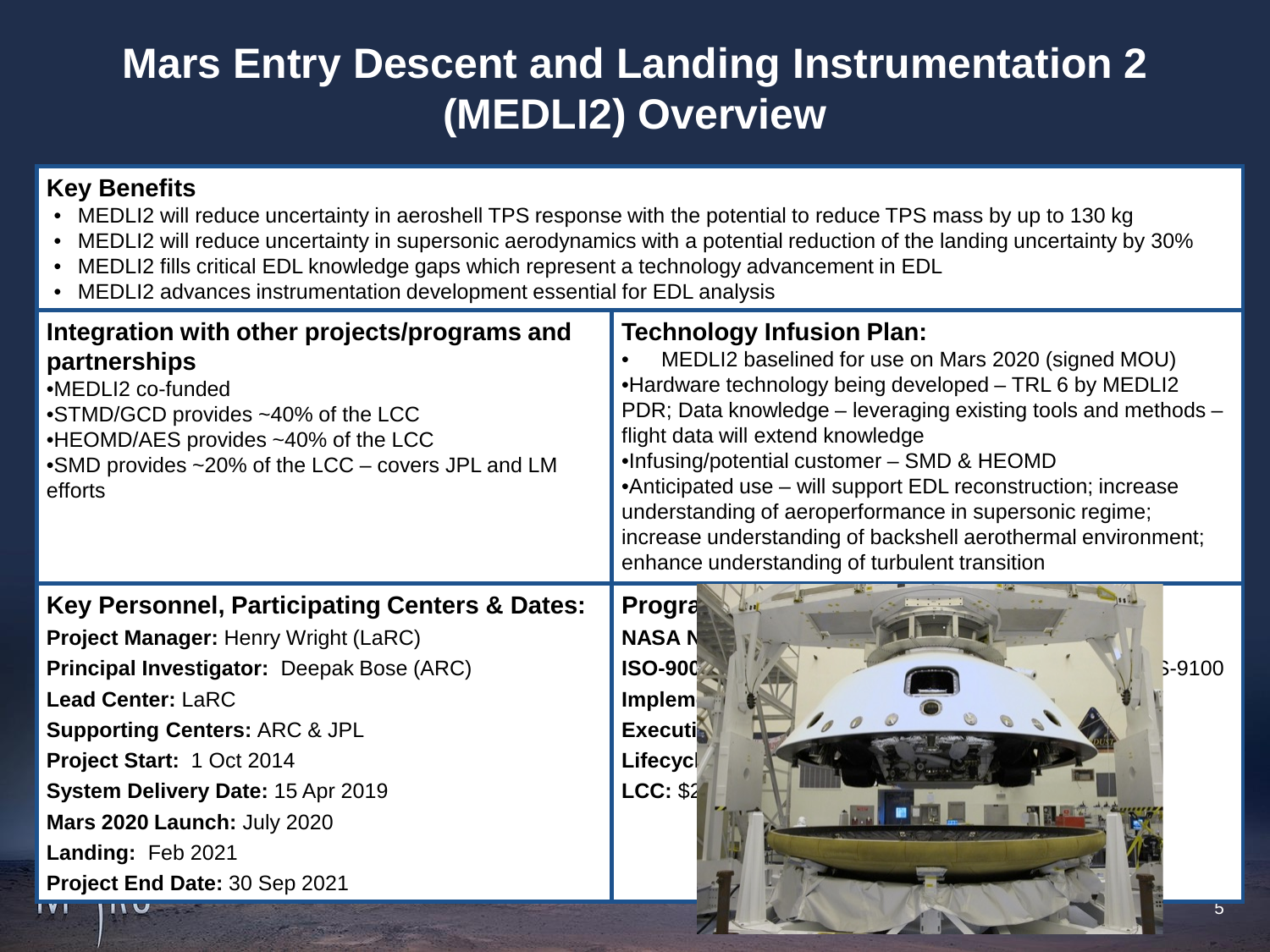## **Strategic Knowledge Gaps**

- "The gap between what the organization needs to know and what it knows now"
- Taking a human visit to a particular destination as a given, what don't we know how to do, and how do we learn to do it?
- Ultimately, generate list of measurements, allowing design of precursor missions Zack, in *The Strategic Management of*



*Intellectual Capital and Organizational Knowledge***,** Choo & Bontis eds. (2002)

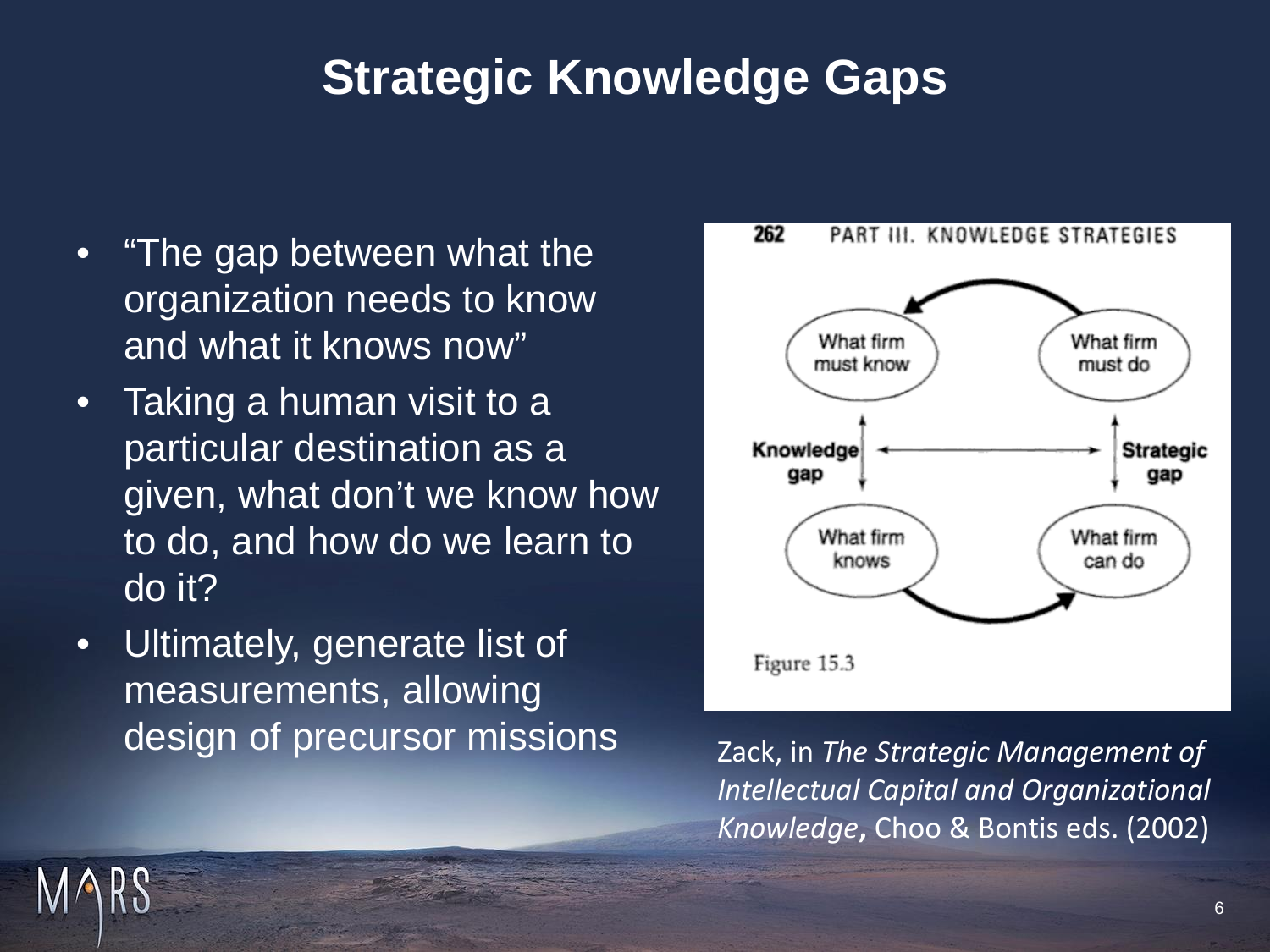## **SKG Activities**

- During FY16, we focused on updating and publishing the Phobos/Deimos and Lunar SKGs
- Decision to have separate P/D and NEO SKGs
- Previously the P/D-related SKGs were developed in a joint SBAG/MEPAG activity
	- SSERVI included in this iteration
- Secondary goal was to produce useful web presence for the SKGs
- https://www.nasa.gov/exploration/library/skg.html

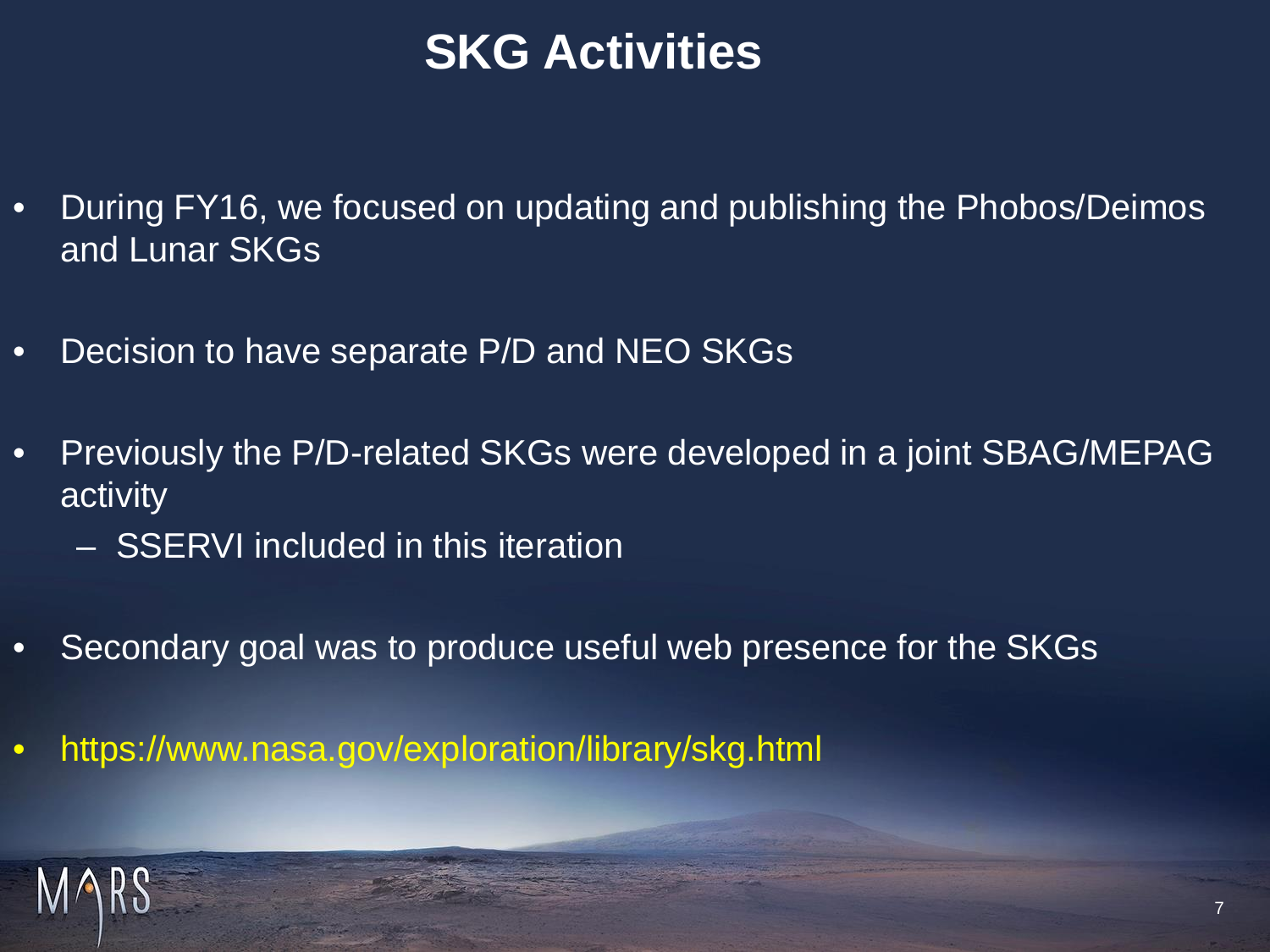## **The Team**

- Steering Committee
	- SBAG: Andy Rivkin
	- MEPAG: Scott Anderson
	- SSERVI: Brad Bailey, Greg Schmidt
- SAT Members
	- Paul Abell
	- Julie Bellerose
	- Jule Castillo-Rogez
	- Barb Cohen
	- Christine Hartzell
	- Pascal Lee
	- Brad Thomson

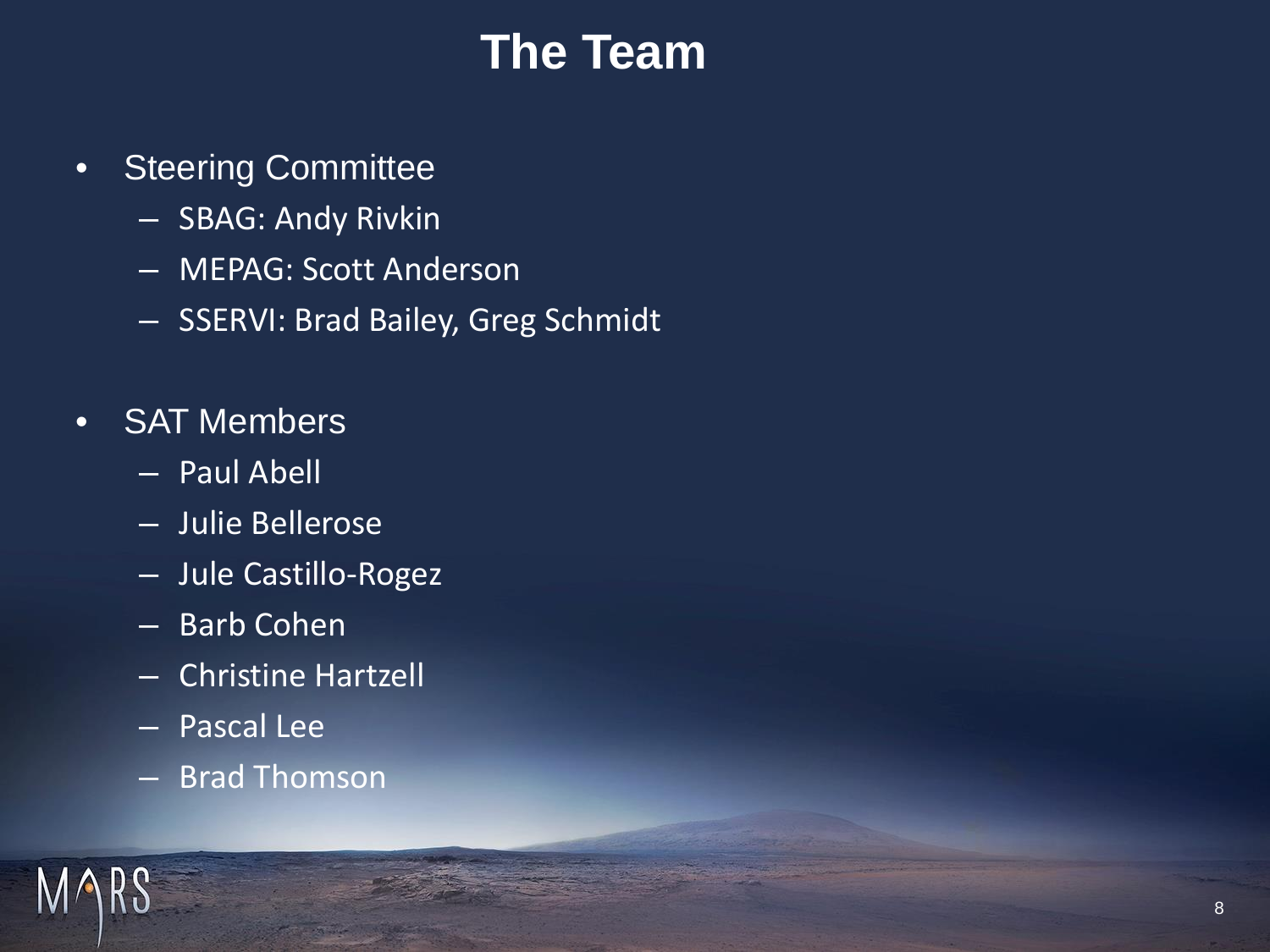## **List of Phobos/Deimos SKGs**

- A: SURFACE MAPPING
	- A.1 Surface Composition
		- A.1.1 Mineralogical Composition
		- A.1.2 Elemental Chemistry
	- A.2 Surface Topography
- **B: SURFACE & PROXIMITY** ENVIRONMENTS
	- B.1 Radiation and Plasma Environment
		- B.1.1 Orbital Radiation Environment
		- B.1.2 Surface Radiation Environment
		- B.1.3 Electric and Plasma Environments
	- B.2 Gravitational Fields
		- B.2.1 Gravitational Fields of Phobos and Deimos
		- B.2.2 Orbital Debris Hazard
	- B.3 Regolith Properties
		- B.3.1 Regolith Particle Size- Frequency Distribution
		- B.3.2 Geotechnical Properties
- B.3.3 Upper-surface Stratigraphy
- B.3.4 Surface Boulder Distribution
- B.3.5 Macroporosity
- B.4 Thermal Environment
	- B.4.1 Thermal Environment
- C: RESOURCES
	- C.1 Resource Characterization
		- C.1.1 Volatile Distribution
		- C.1.2 Volatile Concentration
		- C.1.3 Volatile Form and Characterization - Andy
		- C.1.4 Volatile Extraction
- D: HUMAN FACTORS
	- D.1 Reverse Planetary Protection Potential
	- D.2 Human Health and **Performance** 
		- A.2.1 Chemical Toxicity
		- A.2.2 Physical Toxicity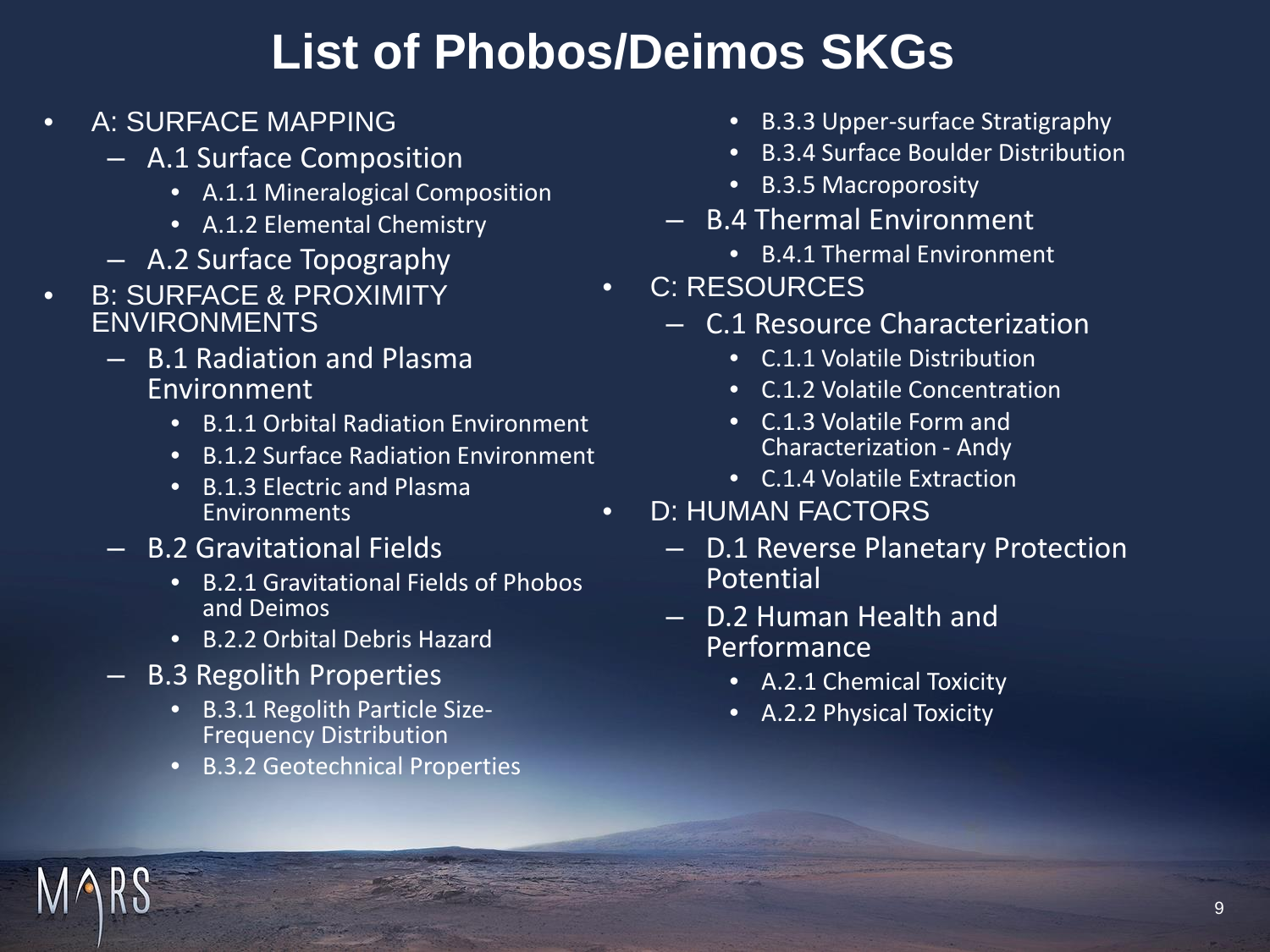## **B.3.2 Geotechnical Properties**

- SKG Theme: Theme B Surface/Proximity Environments
- SKG Category: B-3 Regolith Properties
- Narrative: Determine effect of regolith mechanical & geotechnical properties (e.g. particulate cohesion, compressibility properties) on mechanical systems (spacecraft, astronauts, science instruments).
- Measurements or Missions needed to retire: Density, compressibility, cohesion, adhesion, and spatial variation in thickness/properties.
- Venue: Lander/Sample Return
- Priority: High
- **Timeline: Near**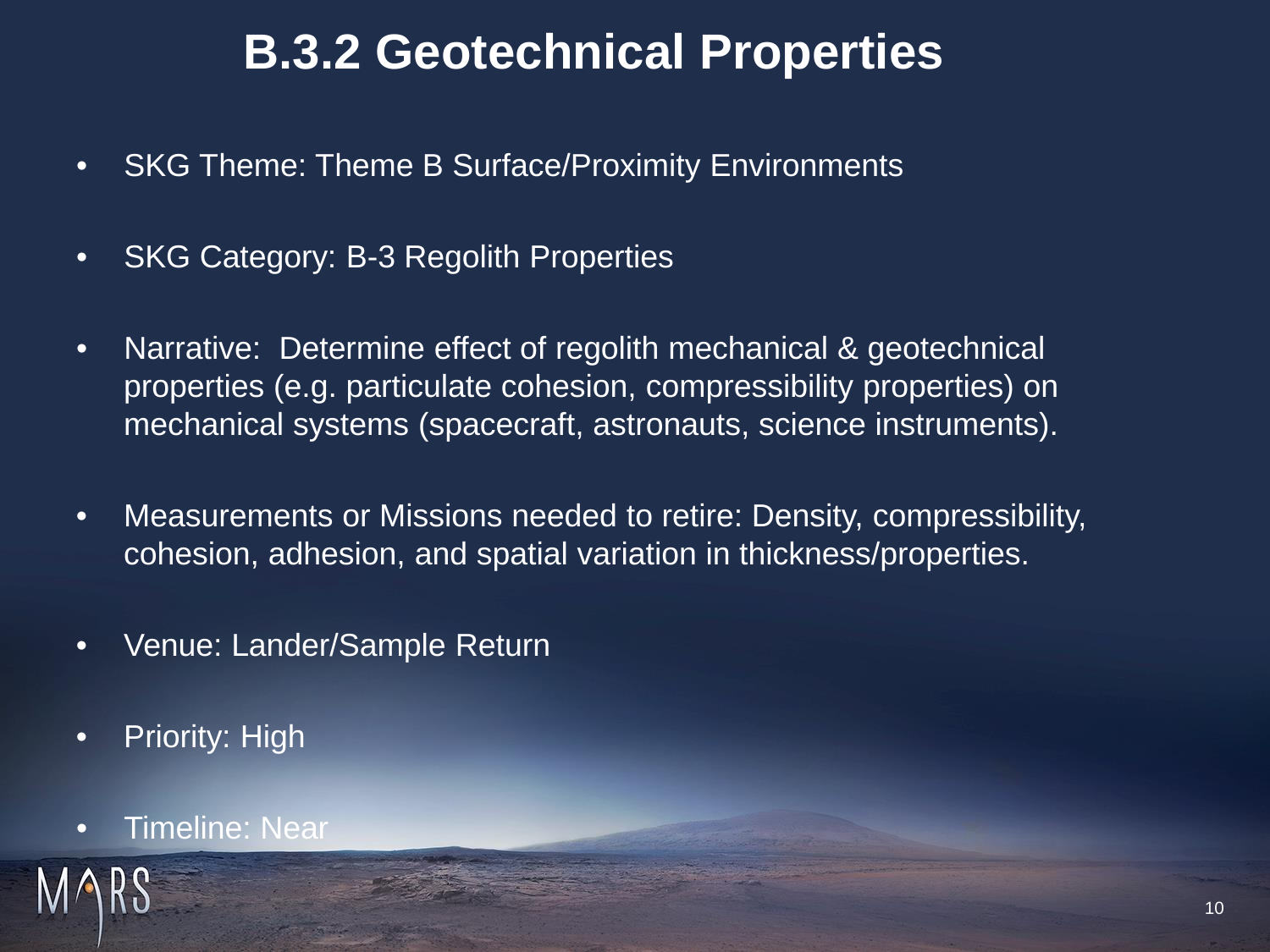### **Goals of the Human Landing Sites Study**

- Identify landing sites for human surface exploration of Mars.
	- These landing sites provide access to Exploration Zones (EZs) which are regions on Mars that contain multiple sites of scientific interest as well as satisfying engineering and human constraints for human exploration
	- Leverage Mars Reconnaissance Orbiter (MRO) data collection capabilities to acquire data of potential prioritized human Mars landing sites within the exploration zones
	- Exploration Zones will be chosen to maximize science return as well as support human operations
	- This work will result in a database of high science interest sites, which can easily be updated as we learn more about Mars and what is needed to support humans on the planet

This effort is a joint Human Exploration and Operations Mission Directorate (HEOMD) / Science Mission Directorate (SMD) study

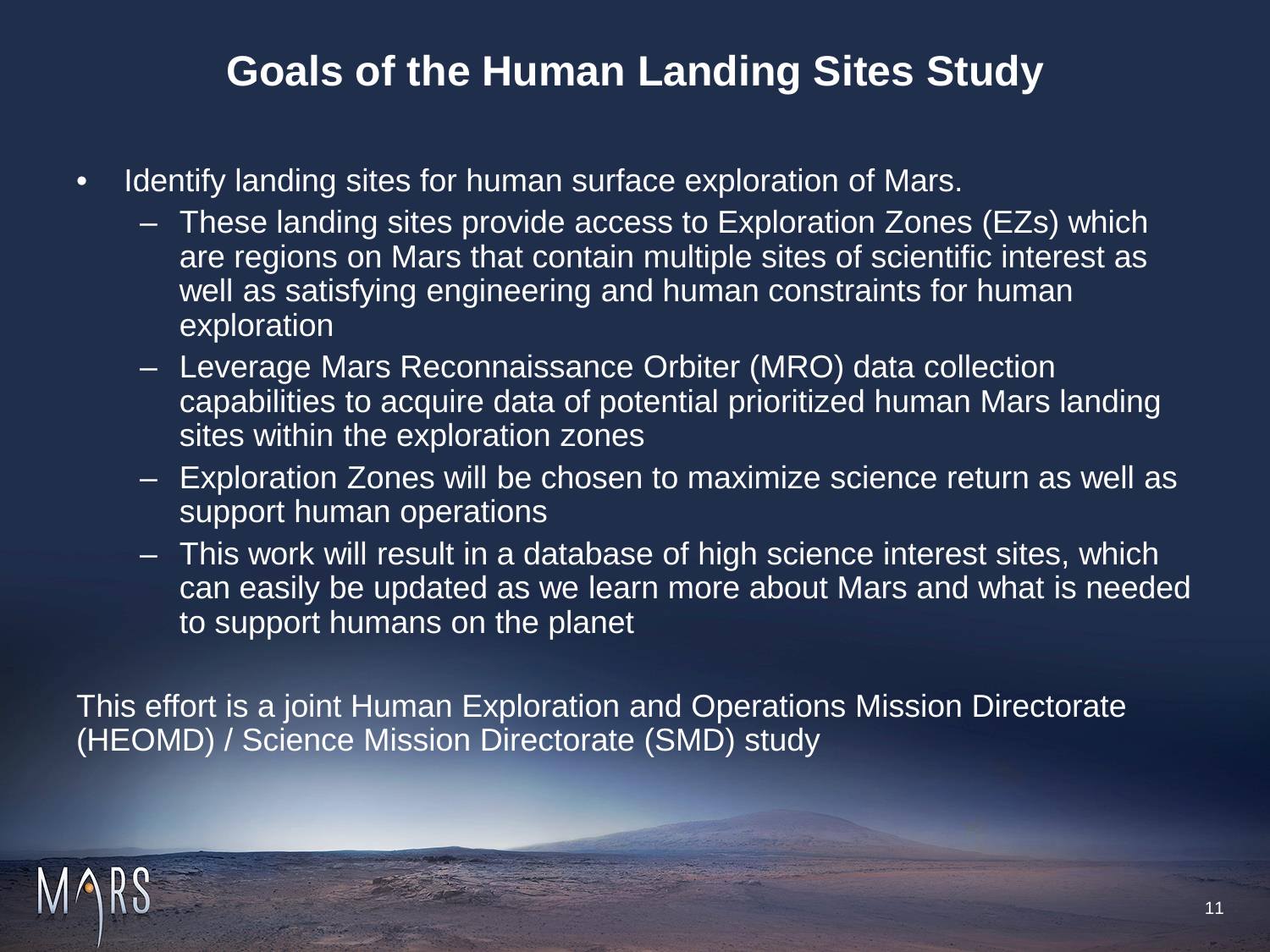### **Exploration Zone Layout**



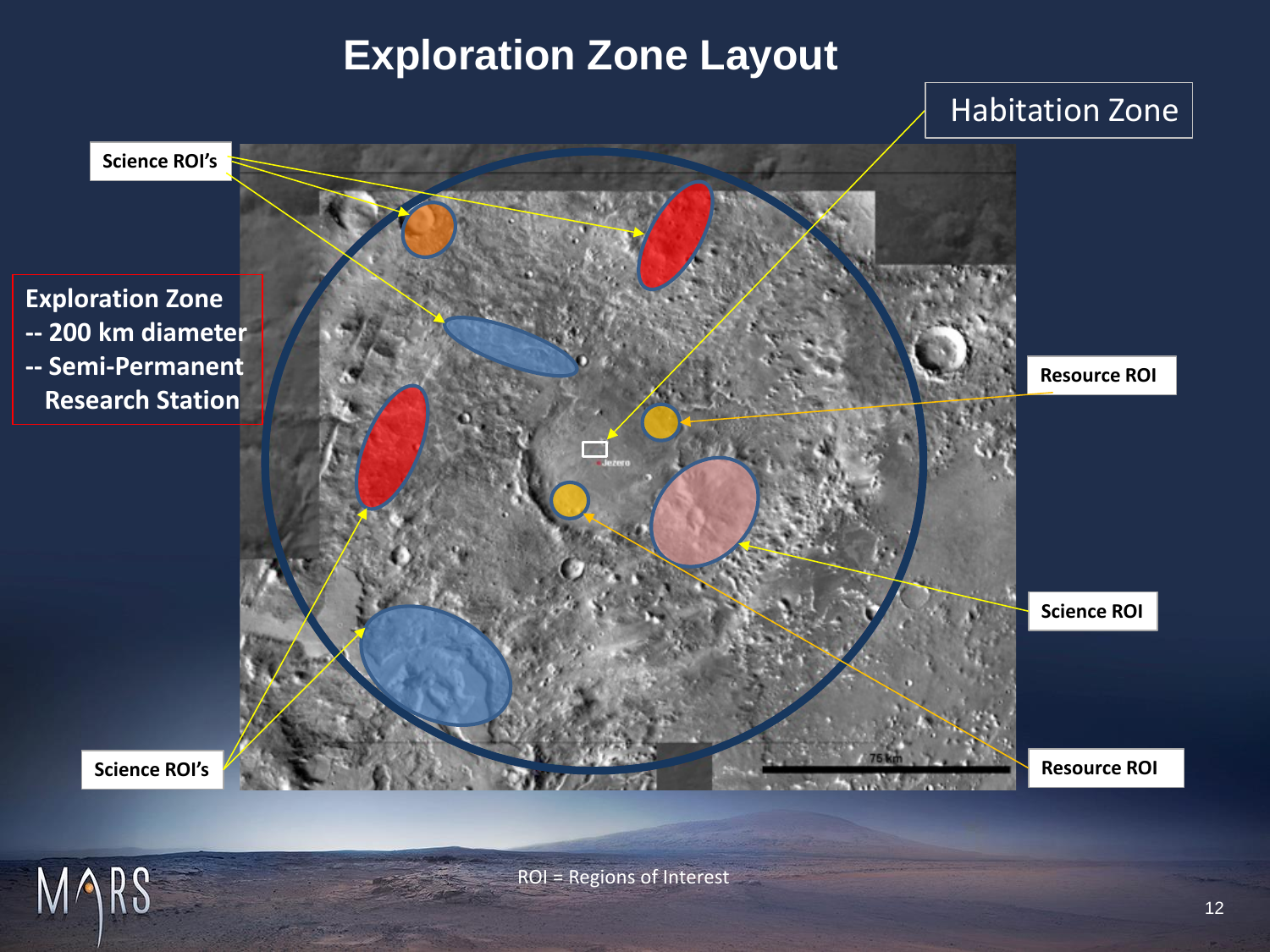### **Post Workshop Progress**

- MRO Imaging opportunity to support the HLS2 effort was initiated
	- We received 74 HiRISE targets & 43 CRISM
	- Currently have acquired 28 HiRISE and 7 CRISM
- Mars Water ISRU Planning (M-WIP)
	- Study set up by the Mars Program Office
	- Considering the complexities associated with different water feeds tocks
- NASA/NSF/CRREL study on applicability of Earth-based down-hole water extraction on Mars

## **Activities This FY**

- Assess ability to identify potential water resources (hydrated minerals and shallow ice) for *in situ* resource utilization (ISRU) by future Mars missions using acquired or soon-to-be acquired data. Plan to have a workshop in 2017.
- Prototyping to determine how we actually image and assess the potential for something as large as an EZ
- More details in an upcoming Telecon
- **COSPAR workshop on refining the planetary protection requirements for human missions**, LPI, Oct 25-27